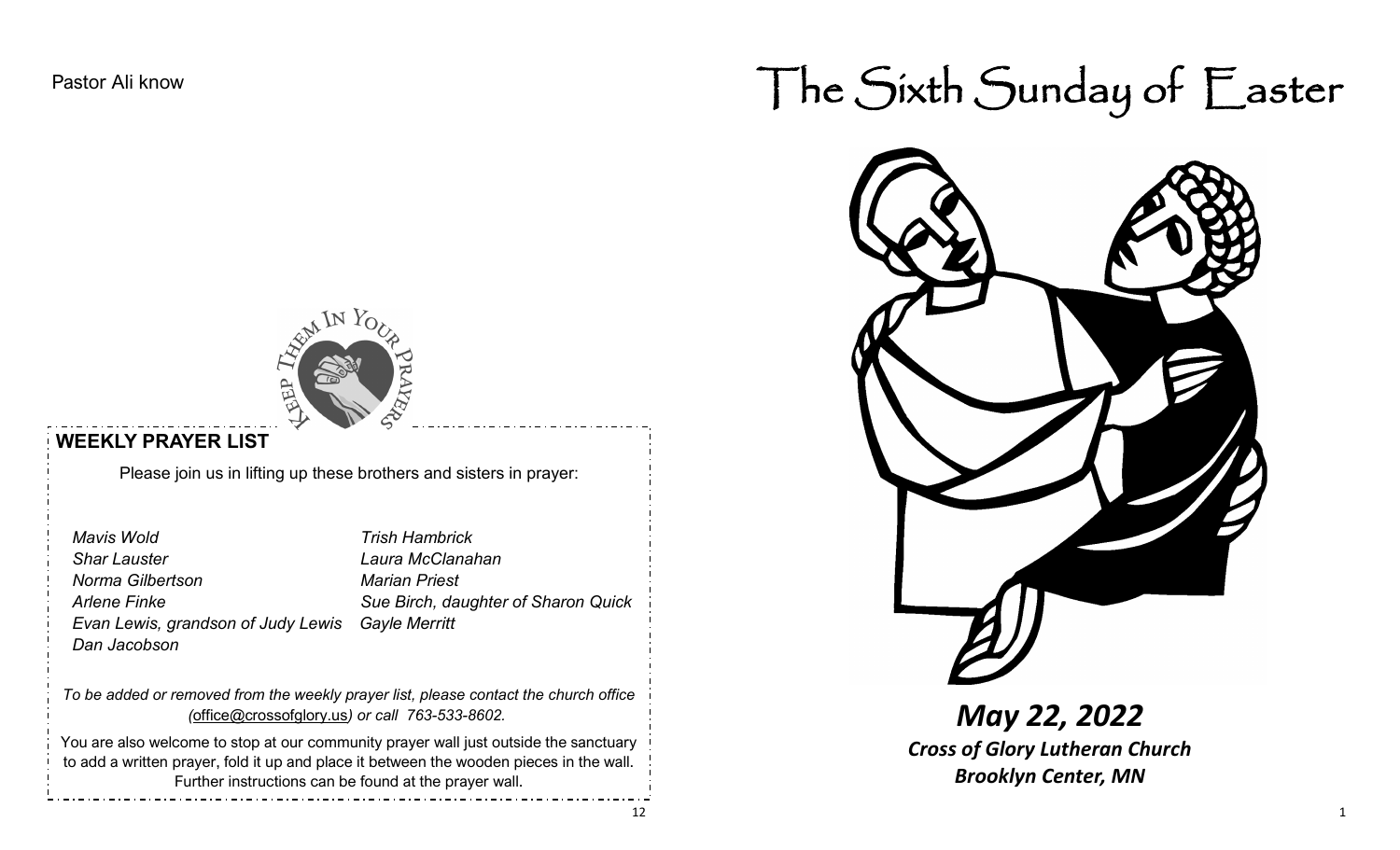# **PRELUDE**

# **WELCOME**

Pastor: Christ is risen. **All: He is risen indeed. Alleluia!**

# **CONFESSION + FORGIVNESS AT THE FONT**

*\*\* Please rise as you are able and face the baptismal font. \*\**

Refreshed by the resurrection we share in Christ Jesus, let us confess our sins and be cleansed by the gift of new life. **God of Life, we come to the water, thirsting for you and for your grace. Forgive us for our greed, our self-centeredness, our indifference, and for all the ways we cling to death even though you offer us life.**

*Silence for reflection and confession..*

We thank you, O God, for these waters where you make us new, leading us from death to life. We bless you, O God, that your Spirit comes to us like rains to our thirsting earth. We praise you, O God, for giving us the gift of your grace in these waters, and for showering us, day by day, with the gift of new life. **Amen!**

*\*\* You're invited to mark the sign of the cross on your forehead, remembering the gift of baptism. \*\**

**MUSIC 6ather Us In 4532 vs 1.2.4** 

Here in this place the new light is streaming, now is the darkness vanished away; see in this space our fears and our dreamings brought here to you in the light of this day. Gather us in, the lost and forsaken, gather us in, the blind and the lame; call to us now, and we shall awaken, we shall arise at the sound of our name.

# **COMMUNITY ANNOUNCEMENTS**

• **Softball** has begun! The next few games are: May 23rd at 6:20 pm at Centennial Park south field. June 6th at 8:20pm at Centennial Park north field. Games are also listed on the calendar on our website at Crossofglory.us

• **Fellowship Hour** - Please join us for a time of fellowship with coffee and donuts following worship in the Fellowship Hall. Thanks to all who have signed up to help with set-up and clean-up to make these gatherings possible!

• **Want to Know More About COG?** - If you're interested in learning more about life together at Cross of Glory or joining as a new member, reach out to Pastor Ali (atranvik@crossofglory.us).

• **Share your song/hymn requests** - On Sunday, May 29th, we will have a 5th Sunday service of Lessons & Music. Have a favorite song or hymn you'd like the congregation to sing together? Please share it with Rachel by Sunday, May 22nd and we'll do our best to incorporate them!

• **Grief & Loss Support Group** - Wildfire churches are now offering grief support to those who have experienced grief and loss of various kinds. May's gatherings are at Elim in Robbinsdale (3978 W Broadway Ave) on Wednesdays from 7-8:30 pm. Sessions are free and open to the public. If you're interested in learning more, see the May newsletter for more info.

• **Bible Study** - All are welcome to take part in Bible Study on Tuesday mornings at 9:30 am onsite or online. The final session before our summer hiatus will be Tuesday, May 24th. You're also invited to attend the WELCA (Women of the ELCA) Gather Bible Study which takes place on the third Wednesday of the month at 1 pm. For more info about WELCA, reach out to Carol Stejskal.

• **Carpooling to Church** - We're organizing rides on Sunday mornings for some of our homebound members here who have requested transportation assistance. If you're open to being paired someone and giving a ride either regularly or on occasion, please let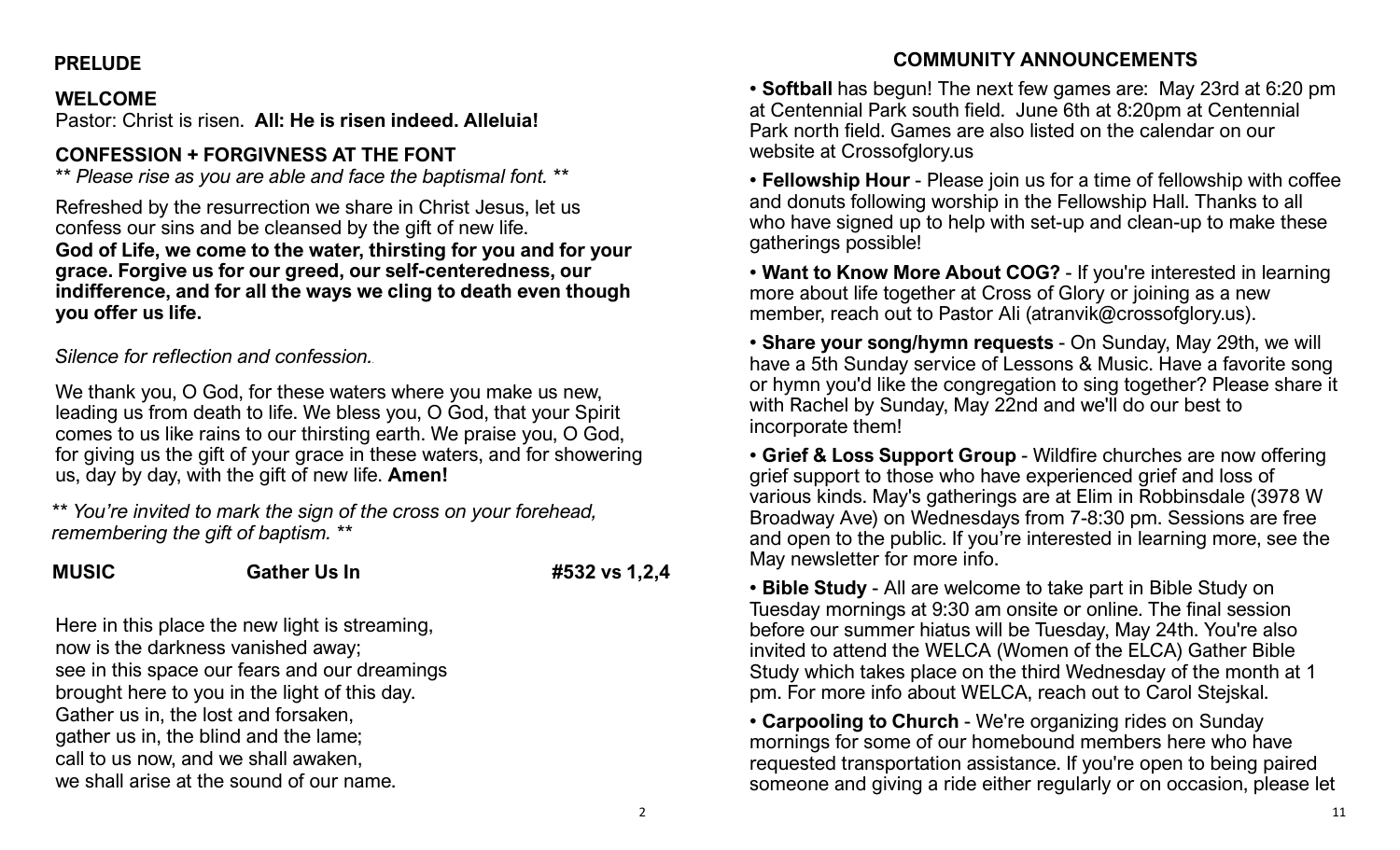*\*\*Please stand as you're able.\*\**

| <b>MUSIC</b>                                                                                                                   | We Are Part of His Family                                                                                                                | Jonas |
|--------------------------------------------------------------------------------------------------------------------------------|------------------------------------------------------------------------------------------------------------------------------------------|-------|
| <b>Verse</b><br>We are part of His family<br>Called to give Him praise.<br>We are children of blessing<br>Celebrate His grace. | Hallelujah! With my brothers I'll<br>praise Him.<br>Hallelujah! With my sisters I'll sing!<br><b>Bridge</b><br>We are His adopted family |       |
| <b>Chorus</b><br>Hallelujah! With my brothers I'll<br>praise Him.<br>Hallelujah! With my sisters I'll sing.                    | Chosen from iniquity.<br>We've been made His sons and<br>daughters.<br>We are children of the King.                                      |       |

#### **DISMISSAL**

P: Go in Peace. Live hospitably **A: Thanks be to God!**

| <b>MUSIC</b> | "Benediction" | <b>Choir</b> |
|--------------|---------------|--------------|
|              |               |              |

# **POSTLUDE**

#### **MUSIC CREDITS**

The Order of Service is from Evangelical Lutheran Worship which is commended for use in the Evangelical Lutheran Church in America.

Sundays and Seasons © 2020 Augsburg Fortress. Reprinted by permission under Augsburg Fortress Liturgies Annual License #024779. All rights reserved.

#### **WORSHIP LEADERSHIP**

Pastor: Ali Tranvik Vocalist, choir, & handbell director: Keith J. Williams Pianist, vocalist, worship team director, tech director: Mark Trease Lector: Kim Jacobson Vocalists: Johnetta Freeman, Kim Jacobson Greeters: Tom Simon and Marie King Ushers: Cheryl Anderson, Dick Mero, Don Halverson, Gayle Merritt Technical Team: Ryan Bailey, Dawn Bailey, Bill Bailey Ministers: The people of Cross of Glory

We are the young, our lives are a myst'ry, we are the old who yearn for your face; we have been sung throughout all of hist'ry, called to be light to the whole human race. Gather us in, the rich and the haughty, gather us in, the proud and the strong; give us a heart, so meek and so lowly, give us the courage to enter the song.

Not in the dark of buildings confining, not in some heaven, light years away here in this place the new light is shining, now is the kingdom, and now is the day. Gather us in and hold us forever, gather us in and make us your own; gather us in, all peoples together, fire of love in our flesh and our bone.

### **GREETING**

P: Easter people, Jesus is alive! May his grace, love, and communion be with you all.

#### **A: And also with you.**

*\*\* You may be seated \*\**

#### **MUSIC As We Gather at Your Table #522**

#### *Verse 1*

As we gather at your table, as we listen to your word, help us know, O God, your presence; let our hearts and minds be stirred.

Nourish us with sacred story till we claim it as our own; teach us through this holy banquet how to make Love's vict'ry known.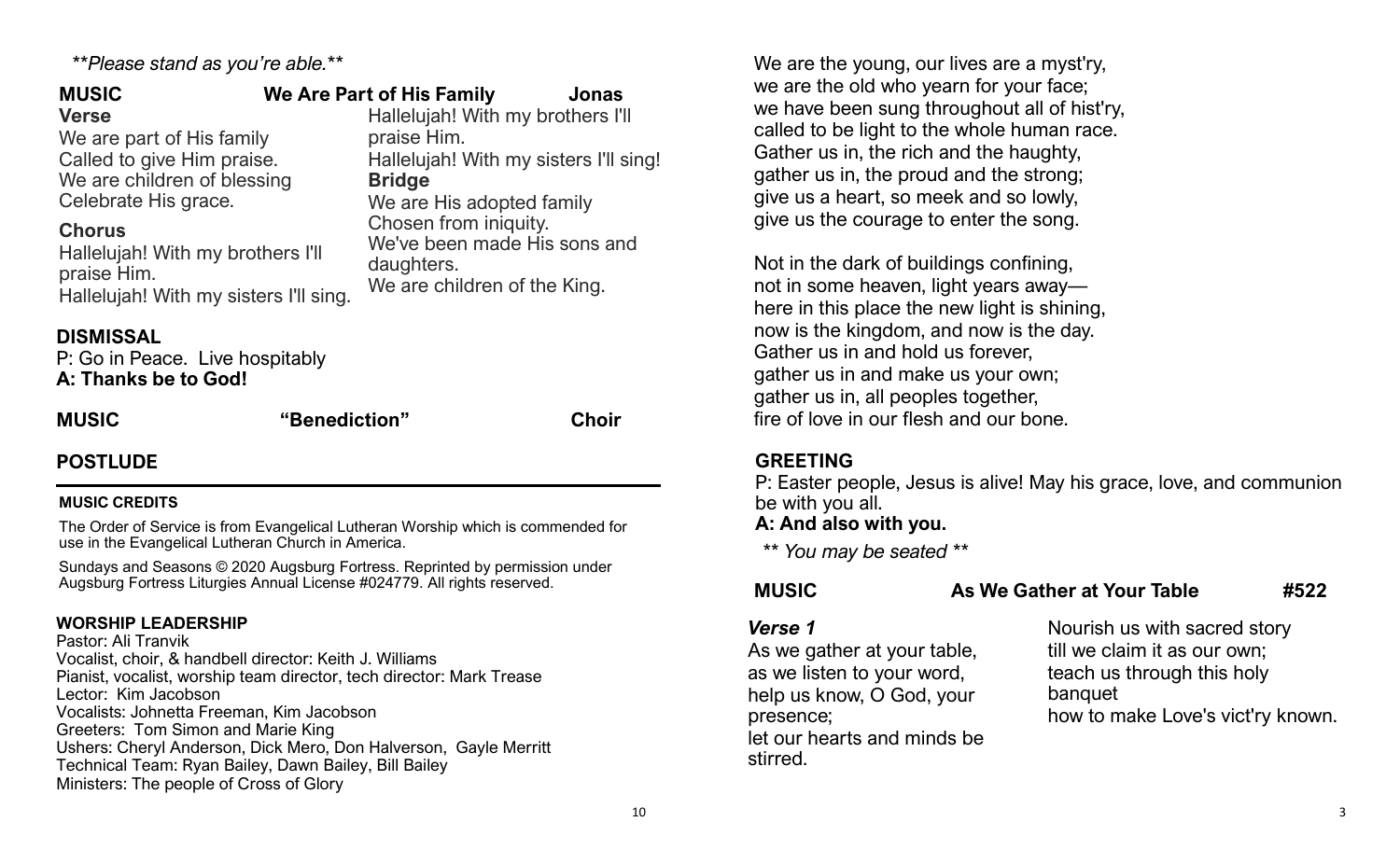Turn our worship into witness in the sacrament of life; send us forth to love and serve you,

bringing peace where there is strife.

Give us, Christ, your great compassion

to forgive as you forgave;

may we still behold your image in the world you died to save.

# **PRAYER OF THE DAY**

Pastor: The Lord be with you.

#### **All: And also with you.**

Pastor: Let's pray together…

**All: Christ alive, you swing wide the doors of our hearts and our homes by the power of your resurrection. Move us now into lives of hospitality, embodying your welcome to all; in the name of the risen Christ we pray. Amen.**

**MUSIC All Are Welcome** #641 vs 1-4

*Refrain*

here the love of Christ shall end

all are welcome in this place.

#### *Verse 1*

Let us build a house where love can dwell divisions:

and all can safely live,

a place where saints and children tell All are welcome, all are welcome,

how hearts learn to forgive.

Built of hopes and dreams and

visions,

rock of faith and vault of grace;

#### *Verse 3*

Gracious Spirit, help us summon other guests to share that feast where triumphant Love will welcome

those who had been last and least.

There no more will envy blind us nor will pride our peace destroy, as we join with saints and angels to repeat the sounding joy.

### **WITNESSING RESURRECTION**

*Throughout the Easter season, we will be relying on one another to help us witness the resurrection that's unfolding around us. We invite you to send us photos and phrases of resurrection--glimpses of new life--that you notice in your daily lives. We will incorporate them into this time of reflection each week, in which you're invited to prayerfully ponder the new life that is emerging all around.*

# **PRAYERS OF THE PEOPLE**

P: God of life… **A: Move us in prayer.**

# **LORD'S PRAYER**

Gathered together as one body by the Holy Spirit, let us pray the prayer Jesus taught us...

**Our Father, who art in heaven, hallowed be thy name, thy kingdom come, thy will be done, on earth as it is in heaven. Give us this day our daily bread; and forgive us our trespasses, as we forgive those who trespass against us; and lead us not into temptation, but deliver us from evil. For thine is the kingdom, and the power, and the glory, forever and ever. Amen.** 

**SPECIAL MUSIC** Hand Bells

## **ANNOUNCEMENTS**

## **SENDING BLESSING**

P: Even in an aching world that's crying out for healing, the joy of Christ alive is our steady companion. The same Spirit that has sustained our sisters and brothers through the centuries promises to see us through these days. That we might hang on to hope, work for justice and peace, and celebrate the gifts of being loved and loving. We go proclaiming our hallelujahs, for Christ is risen.

**A: Alleluia and amen!**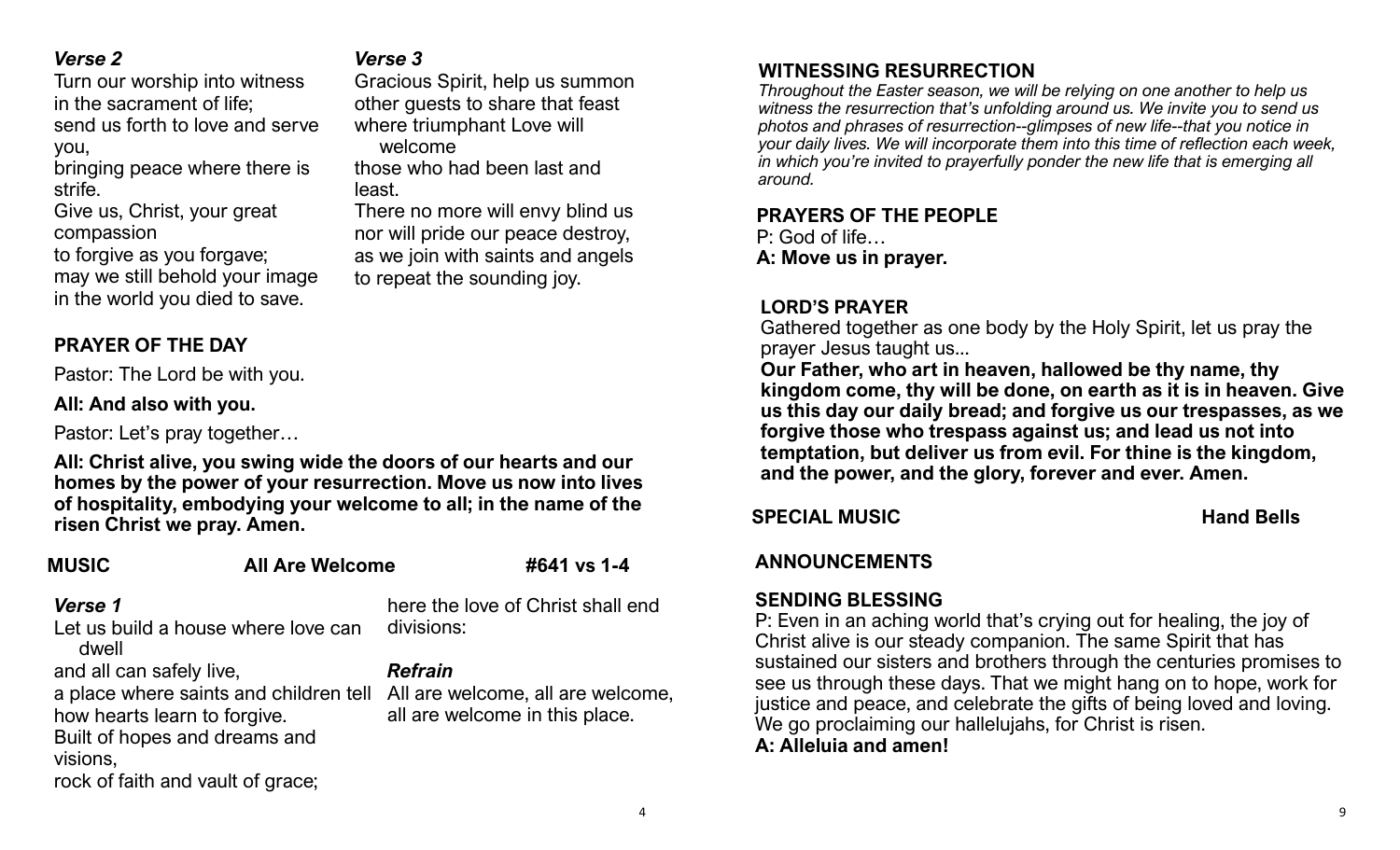## **SHARING OF THE PEACE**

P: The peace of the risen Christ be with you always. **A: And also with you.** P: Let's share a sign of God's peace with one another.

*\*\* Please be seated \*\**

### **BLESSING OF THE OFFERING**

Help me Lord to freely give This grace that I've received Let my single purpose be

Through my simple words and

To imitate Your life

*Offering can be placed in the plates located just outside the sanctuary, sent to the church (5929 Brooklyn Blvd), or given online via our secure giving page located at [www.crossofglory.us](http://www.crossofglory.us). Thank you for your generously sharing what God has first given us.*

| <b>MUSIC</b>                                               | <b>Multiply Your Love</b> |                                 | <b>Park</b> |
|------------------------------------------------------------|---------------------------|---------------------------------|-------------|
| <b>Verse 1</b>                                             |                           | deeds                           |             |
| Multiply Your love through us<br>To the lost and the least |                           | Let love be multiplied          |             |
| Let us be Your healing hands                               |                           | <b>Chorus</b>                   |             |
| Your instruments of peace                                  |                           | Let us see Your kingdom come    |             |
| May our single purpose be                                  |                           | To the poor and broken ones     |             |
| To imitate Your life                                       |                           | Let us see a mighty flood       |             |
| Through our simple words and                               |                           | Of justice and mercy O Jesus    |             |
| deeds                                                      |                           | Let love be multiplied          |             |
| Let love be multiplied                                     |                           |                                 |             |
|                                                            |                           | <b>Verse 3</b>                  |             |
| <b>Verse 2</b>                                             |                           | Multiply Your church through us |             |
| Multiply Your love through me                              |                           | To the ends of the earth        |             |
| To someone in need                                         |                           | Where there's only barrenness   |             |

Let us see new birth

Use us as Your labourers Working side by side

Let us see Your harvest come Let love be multiplied *(Chorus)*

#### *Verse 2*

Let us build a house where prophets Here the love of God, through speak,

and words are strong and true, where all God's children dare to seek

to dream God's reign anew. Here the cross shall stand as witness

and as symbol of God's grace; here as one we claim the faith of Jesus: *Refrain*

#### *Verse 3*

Let us build a house where love is found

in water, wine and wheat: a banquet hall on holy ground

## **SCRIPTURE READING Acts 16:9-15**

where peace and justice meet. Jesus, is revealed in time and space;

as we share in Christ the feast that frees us: *Refrain*

#### *Verse 4*

Let us build a house where hands will reach

beyond the wood and stone to heal and strengthen, serve and teach,

and live the Word they've known. Here the outcast and the stranger bear the image of God's face; let us bring an end to fear and danger: *Refrain*

During the night Paul had a vision: there stood a man of Macedonia pleading with him and saying, 'Come over to Macedonia and help us.' When he had seen the vision, we immediately tried to cross over to Macedonia, being convinced that God had called us to proclaim the good news to them.

We set sail from Troas and took a straight course to Samothrace, the following day to Neapolis, and from there to Philippi, which is a leading city of the district of Macedonia and a Roman colony. We remained in this city for some days. On the sabbath day we went outside the gate by the river, where we supposed there was a place of prayer; and we sat down and spoke to the women who had gathered there. A certain woman named Lydia, a worshipper of God, was listening to us; she was from the city of Thyatira and a dealer in purple cloth. The Lord opened her heart to listen eagerly to what was said by Paul. When she